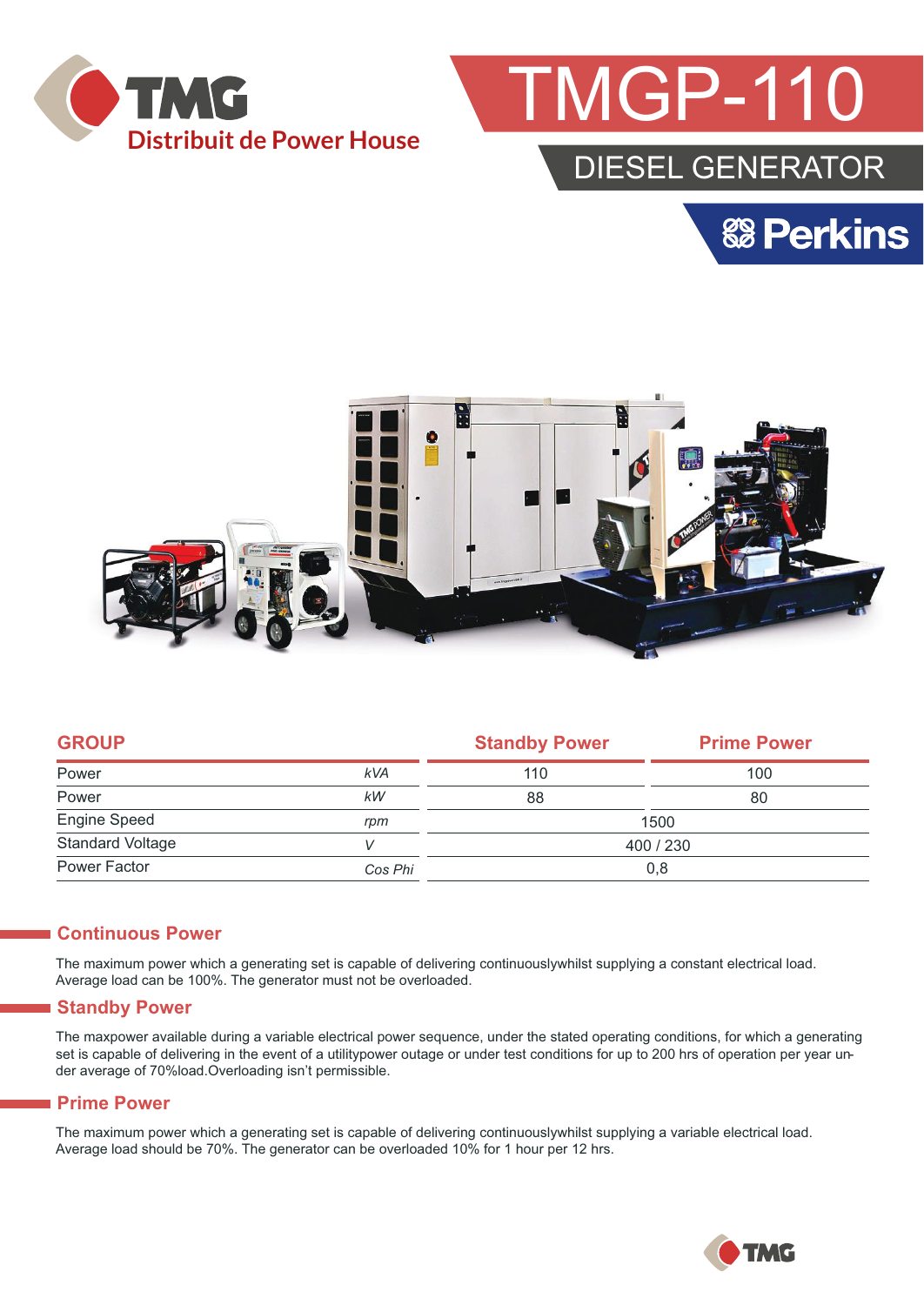

# TMGP-110

#### **Engine Properties**

| <b>Brand</b>                      |       | <b>PERKINS</b>                  |
|-----------------------------------|-------|---------------------------------|
| <b>Model</b>                      |       | 1104C-44TAG2                    |
| <b>Standby</b>                    | kW    | 103                             |
| <b>Prime</b>                      | kW    | 93.6                            |
| <b>Cylinder Displacement</b>      | It.   | 4.4                             |
| <b>Number of Cylinders / Type</b> |       | 4 / In line                     |
| <b>Bore x Stroke</b>              | mmxmm | 105x127                         |
| <b>Compression Ratio</b>          |       | 18.2:1                          |
| <b>Governor Type</b>              |       | Electronic                      |
| <b>Idle Speed</b>                 | rpm   | 1500                            |
| <b>Aspiration</b>                 |       | <b>Turbocharged Aftercooled</b> |
| <b>Injection Type</b>             |       | Direct Injection                |
| <b>Cooling System</b>             |       | Liquid Cooled                   |
| <b>Fuel Consumption%100</b>       | It/h  | 22.6                            |
| <b>Fuel Consumption%75</b>        | lt/h  | 17.1                            |
| <b>Fuel Consumption%50</b>        | lt/h  | 11.2                            |
| <b>Oil Capacity</b>               | It.   | 8                               |
| <b>Cooling Liquid Capacity</b>    | It.   | 12.6                            |
| Voltage                           | V     | 12                              |
| <b>Battery Capacity</b>           | Α     | 72                              |

|  | <b>Alternator Properties</b> |
|--|------------------------------|
|--|------------------------------|

| <b>Output Voltage</b>               | V     | 230/400     |
|-------------------------------------|-------|-------------|
| <b>Frequency</b>                    | НZ    | 50          |
| <b>Automatic Voltage Regulation</b> | $±\%$ | 0,5         |
| <b>Phase</b>                        |       | 3           |
| Pole                                |       | 4           |
| Overload                            |       | 1 Hour %110 |
| <b>Voltage Regulation</b>           |       | ±%1         |
| <b>Power Factor</b>                 | Cosa  | 0,8         |
| <b>Warning System</b>               |       | Self Alert  |
| <b>AVR Model</b>                    |       | SX460       |
| <b>Total Harmonic Losing</b>        |       | ≤%3         |
| <b>Connecting Type</b>              |       | Star        |
| <b>Protection Class</b>             |       | IP 23       |
| <b>Isolation Class</b>              |       | Н           |

#### **Diemensions**





#### **Canopied Canopied Canopied Canopied Canopied Canopied Canopied Canopied Canopied Canopied Canopied Canopied Canopied Canopied Canopied Canopied Canopied Canopied Canopied Canopied Canopied Canopied Canopied Canopied Canop**

| LxWxH                     | mm  | 2650x950x1660 | $L \times W \times H$     | mm  | 2350x950xTBA |
|---------------------------|-----|---------------|---------------------------|-----|--------------|
| Weight                    | kg  | <b>TBA</b>    | Weight                    | Кq  | TBA          |
| <b>Fuel Tank Capacity</b> | It. | 160           | <b>Fuel Tank Capacity</b> | It. | 160          |

#### **Standard Specification**

Some standard equipments that TMG POWER provides with generator sets;

- 50°C cooland radiator
- Flexible fuelpipes and oil drain valve
- Engine jacket heater
- 4 pole synchronous type self-excited brushless alternator
- Battery and wires
- Entegrated fuel tank
- User and maintenance manual
- Oil and antifreeze
- Datakom D-300 controller
- Battery charger
- Electrical circuit diagram